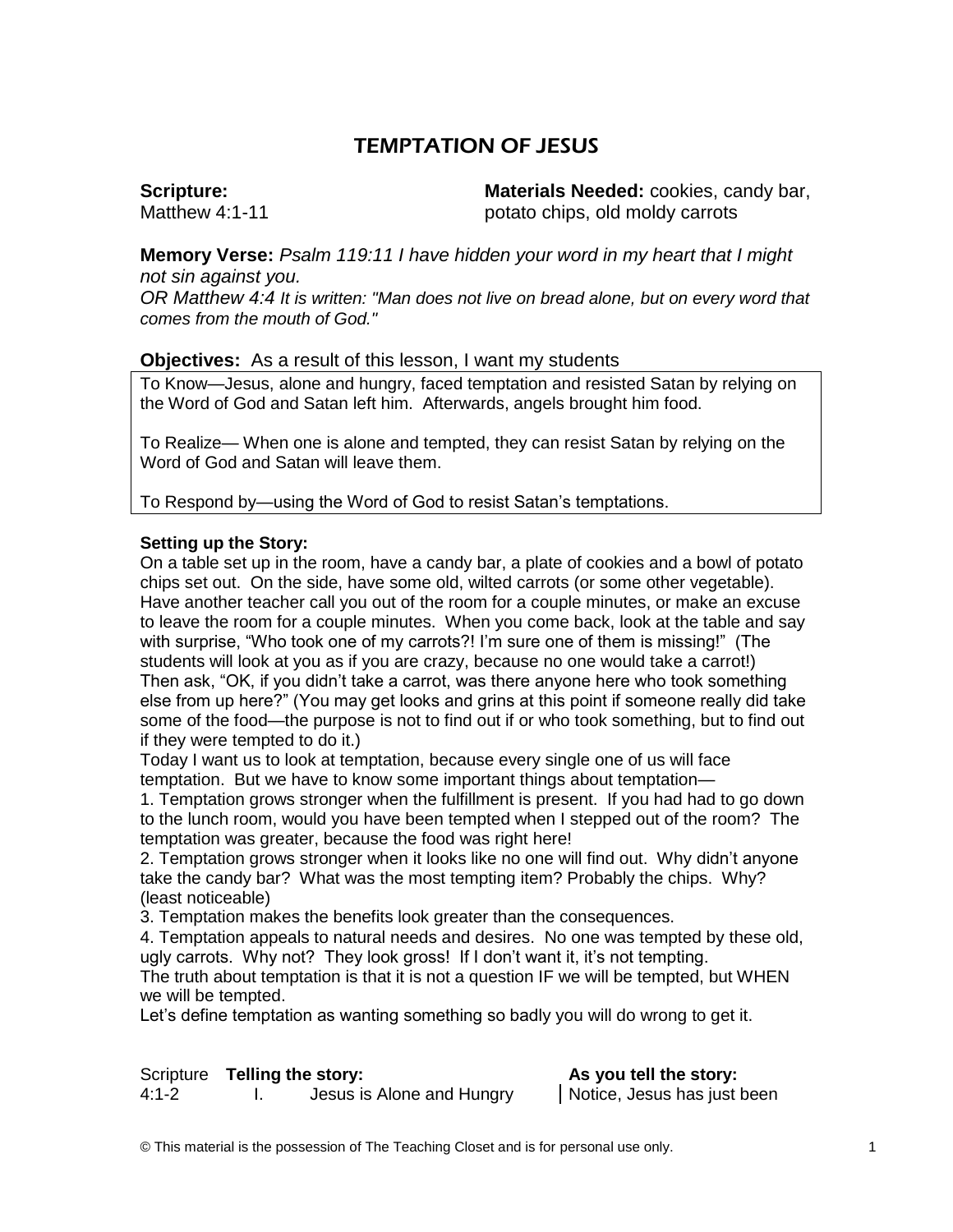|            |      | A. After baptism<br>B. Led by the Spirit<br>C. Into wilderness<br>D. Fasted 40 days/nights                                                                                                                                                                                                                                                                                                                                                                                                                                           | baptized and the Spirit leads<br>him into the wilderness. The<br>Spirit is not tempting Jesus-<br>but Jesus is exactly where he is<br>supposed to be. But notice this:<br>He is alone, the temptation<br>appeals to his need for food, it<br>is right there, and who will find<br>out?! How strong would you |  |
|------------|------|--------------------------------------------------------------------------------------------------------------------------------------------------------------------------------------------------------------------------------------------------------------------------------------------------------------------------------------------------------------------------------------------------------------------------------------------------------------------------------------------------------------------------------------|--------------------------------------------------------------------------------------------------------------------------------------------------------------------------------------------------------------------------------------------------------------------------------------------------------------|--|
| $4:3 - 10$ | II.  | <b>Jesus Faces Three</b><br>Temptations<br>A. Temptation one<br>1. "If you are the Son<br>of God"<br>2. Stones to bread<br>3. "It is written"<br>Man does not live<br>4<br>on bread alone<br>B. Temptation two<br>1. "If you are the Son<br>of God"<br>2. Throw yourself<br>down from temple.<br>It is written.<br>3. "It is written"<br>4.<br>Do not put God to<br>the test<br>C. Temptation three<br>1. Kingdoms of world<br>I will give; bow<br>down to me<br>2. Away from me!<br>3.<br>"It is written"<br>Worship God only<br>4. | say the temptation is?<br>Fill in the chart and have<br>students read the different<br>temptations and Jesus'<br>response in each one.                                                                                                                                                                       |  |
| 4:11       | III. | Satan leaves Jesus                                                                                                                                                                                                                                                                                                                                                                                                                                                                                                                   | Now what happens? Satan<br>leaves!<br>AndJesus gets what he<br>needs! He doesn't get it when<br>he could have gotten it. But<br>because He waits for God's                                                                                                                                                   |  |
|            | IV.  | Angels came and attended to<br>Jesus                                                                                                                                                                                                                                                                                                                                                                                                                                                                                                 |                                                                                                                                                                                                                                                                                                              |  |

timing, God provides for him!